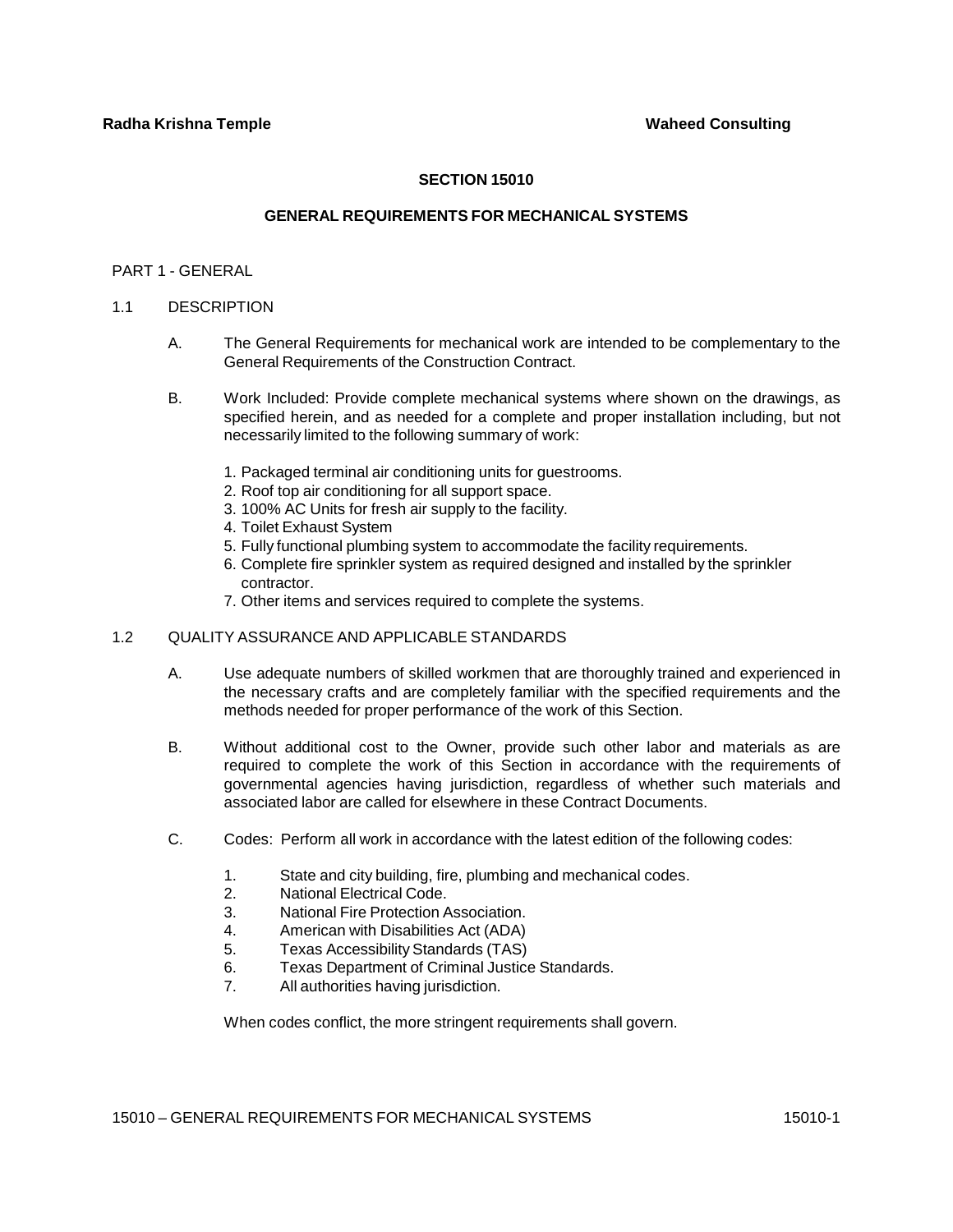- D. Where conflicts occur between drawings, specifications or code requirements, the most stringent requirement shall take precedence.
- E. Standards: The specifications and standards of the following organizations are by reference made a part of these specifications. All work, unless otherwise indicated, shall comply with the requirements and recommendations wherever applicable:

American National Standards Institute (A.N.S.I.) Air Conditioning and Refrigeration Institute (A.R.I.) American Gas Association (A.G.A.) American Society for Testing and Materials (A.S.T.M.) American Society of Mechanical Engineers (A.S.M.E.) American Society of Refrigeration, Heating and Air Conditioning Engineers (A.S.H.R.A.E.) Electrical Testing Laboratories (E.T.L) National Bureau of Standards (N.B.S) National Electrical Manufacturer's Association (N.E.M.A.) National Fire Protection Association (N.F.P.A.) Sheet Metal and Air Conditioning National Association (S.M.A.C.N.A.) Underwriters' Laboratories, Inc. (U.L.)

# 1.3 REQUIREMENTS OF REGULATORY AGENCIES

A. The requirements and recommendations of the latest edition of the Occupational Safety and Health Act are by reference made a part of these specifications. All work shall comply with the requirements and recommendations wherever applicable.

# 1.4 RELATED WORK SPECIFIED ELSEWHERE

- A. All Other Sections of Divisions 15 and 16.
- B. All other divisions of the contract documents. Refer to each division's specifications and drawings for all requirements

# 1.5 SUBMITTALS

- A. Comply with pertinent provisions of Section 01340.
- B. Product Data: Submit the following:
	- 1. Materials list of items proposed to be provided under Division 15.
	- 2. Manufacturer's specifications and other data needed to prove compliance with the specified requirements. The term "Compliance" is understood to mean that the Contractor certifies that the submitted equipment will meet or exceed the contract document requirements. Items that do not clearly meet this definition should be identified and explained as required in the following paragraph.
	- 3. Identify the difference between the specified item or function and the proposed. Explain with enough detail so that the Engineer/Owner can easily determine that the item complies with the functional intent. List any disadvantages or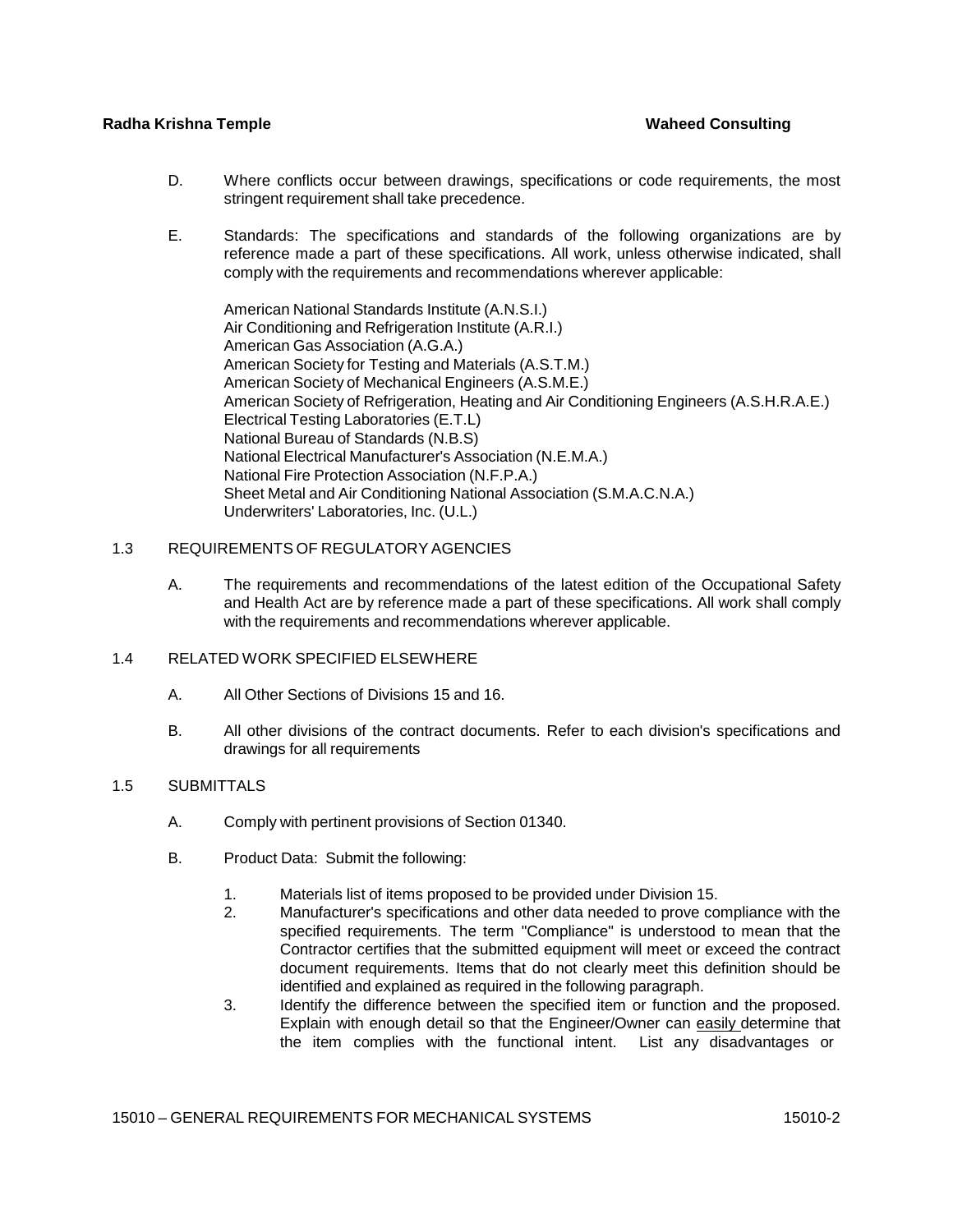advantages of the proposed item versus the specified item. Submit technical data sheets and/or pictures and diagrams to support and clarify. Organize in a clear and concise format. All substitutions shall be approved in writing by Architect. The Architect's decision shall be final.

- 4. Allow a minimum of ten (10) working days for the review of submittals and each re-submittal.
- 5. Compliance with the Contract documents shall be the sole responsibility of the Contractor. Items on equipment that are were not accepted by the Architect in writing as an approved equal shall be replaced or revised to comply with the contract documents at the Contractor's expense.
- 6. Manufacturer's recommended installation procedures which, when reviewed by the Architect, shall become the basis for accepting or rejecting actual installation procedures used on the work.
- 7. Sign the submittal as an indication of compliance with the contract documents. Any deviations from the contract documents, shall be indicated on the submittal prior to signing. Any deviations not indicated shall be cause for rejection and removal of the non-complying equipment at the Contractor's expense.
- C. Submittals required of materials and equipment under this section include the following:
	- 1. Piping and Accessories Materials:
		- a. Clearly marked up manufacturer's data showing compliance with the specifications for:
			- 1) Piping material proposed for each system.
			- 2) Valves, cocks, and specialties.
			- 3) Test and measuring devices.
			- 4) Flexible connectors for piping.
			- 5) Flanges.
		- b. *l/8"* scale (minimum) sanitary sewer, domestic hot and cold water, storm, and refrigerant piping shop drawings showing coordinated piping routing and arrangements with all equipment, accessories and system expansion and contraction compensation methods.
	- 2. Vibration Isolation and Sound Control Materials:
		- a. Submit shop drawings showing the structural design and details of inertia bases, steel beam bases, and other custom-fabricated work not covered by manufacturer's submitted data.
		- b. Furnish layouts of templates to be furnished to fabricators of equipment bases, foundations, and other support systems, as needed for coordination of vibration isolation units with other work.
		- c. Submit shop drawings indicating the scope of vibration isolation work,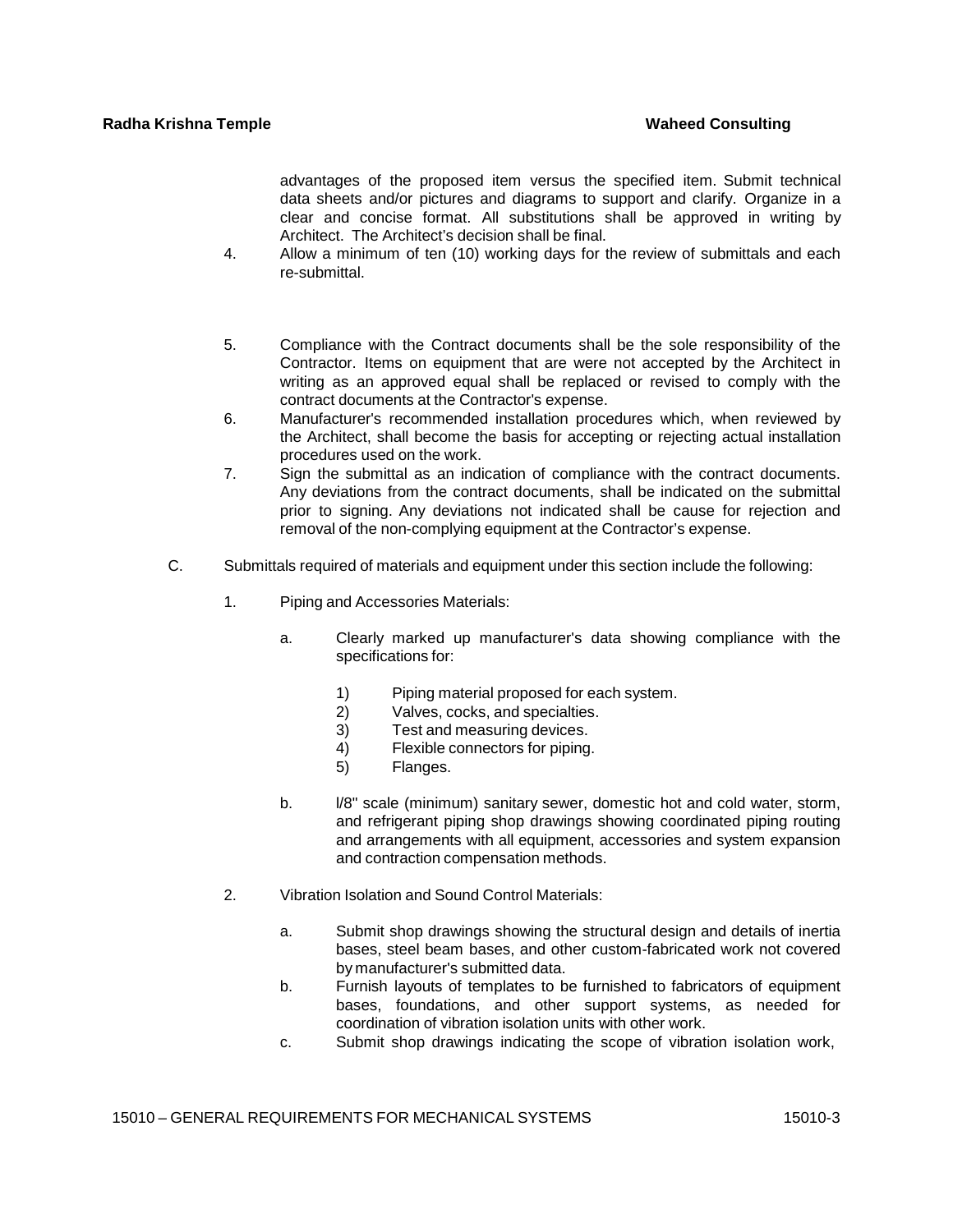locations of units and flexible connections. Include support isolation points for piping, air handling units, inertia bases, etc.

- d. Include schedule of isolation units, showing size or manufacturer's part number, the weight supported and resulting deflection of each unit.
- e. For spring isolation units, show wire size, spring diameter, free height, solid-compression height, operating height, fatigue characteristics and ratio of horizontal to vertical stiffness.
- f. For spring-and-pad type isolation units, show the basis of spring rate selection for the range of loading weights.
- 3. Mechanical Identification Materials:
	- a. Clearly marked-up product literature or samples showing compliance with specified materials for:
		- 1) Valve tagging.
		- 2) Pipe marking.
		- 3) Equipment marking.
- 4. Insulation:
	- a. Manufacturer's certified data on thermal performance.
	- b. Details, when required, of methods to be used in providing for unusual piping expansion and contraction.
	- c. Manufacturer's product data and application information on heat tracing system including all electrical requirements.
	- d. Manufacturer's data on any alternate insulation material of reduced thickness, including pre-insulated pipe.
	- e. Manufacturer's data on all jacketing materials, sealants and fasteners.
- 5. Pumps:
	- a. Provide factory certified performance curve clearly marked with the operating point of each pump.
	- b. Provide manufacturer's data on all panels, accessories, and specified factory options.
	- c. Provide all electrical characteristics.
- 6. Fire Protection System:
	- a. Provide hydraulic calculations for all areas.
	- b. Provide l/8" scale piping shop drawings showing coordinated piping routing and arrangements with all accessories.
	- c. Provide clearly marked-up manufacturer's data showing compliance with the specifications for:
		- 1) All required system valves and switches.
		- 2) Sprinkler heads for all areas and sprinkler cabinet.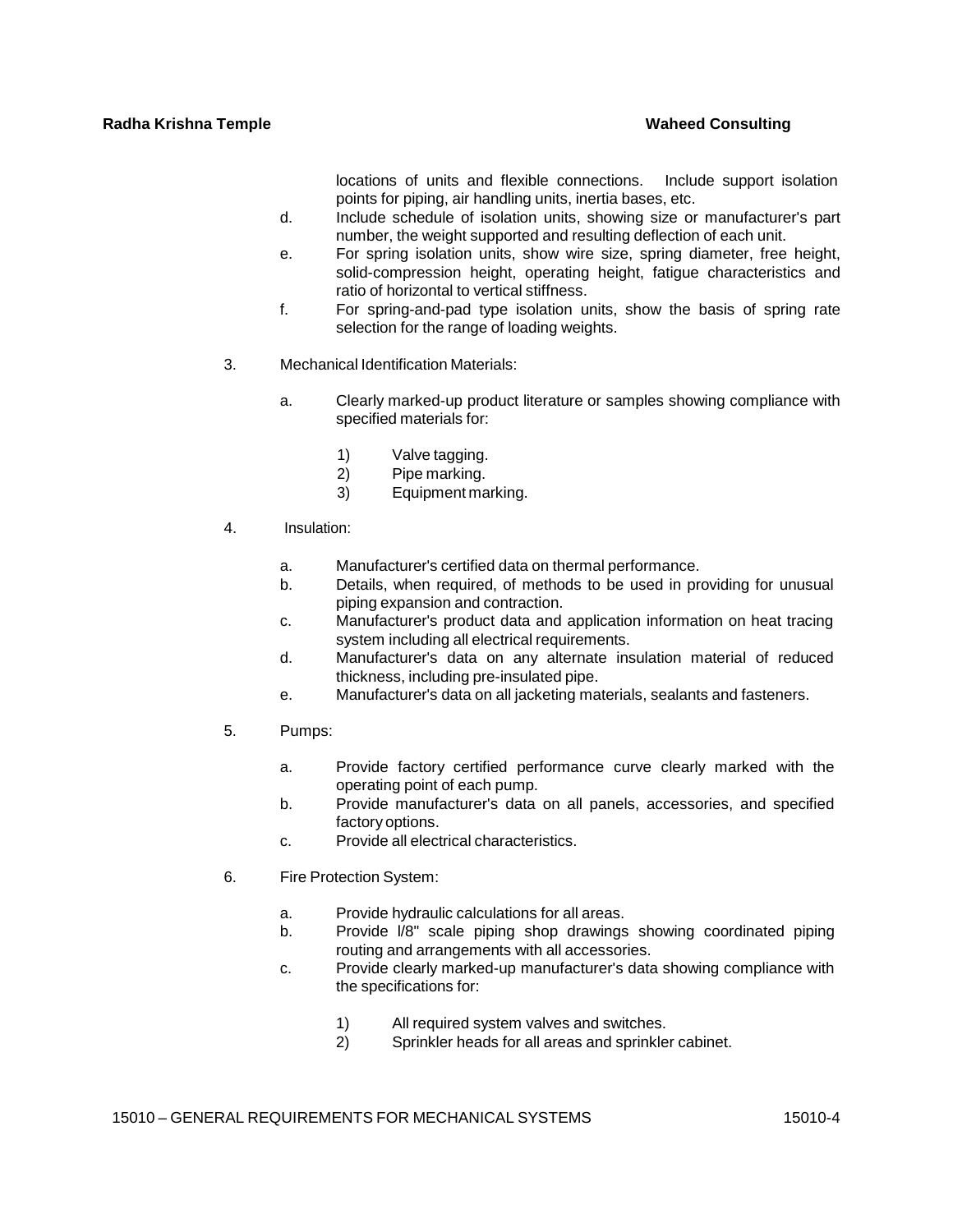- 3) Fire pump (if used) with jockey pump and controller.
- 4) Fire hoses, hose valves and cabinets.
- 5) Fire department connection.
- d. Provide all electrical characteristics.
- e. Submit all hydraulic calculations and drawings to be submitted to the Authority Having Jurisdiction and obtain stamp of approval prior to submission to the Architect/Engineer.
- 7. Plumbing Materials:
	- a. Clearly marked-up manufacturer's data showing compliance with the specifications on:
		- 1) Fixtures, carriers and all accessories.
		- 2) Plumbing equipment.
		- 3) Water hammer arresters.
		- 4) Backflow preventers.
		- 5) Trap primers
		- 6) Tempering valves.
		- 7) Water heaters (see Heating below).
- 8. Heating:
	- a. Provide clearly marked-up manufacturer's data showing compliance with scheduled values and specifications for:
		- 1) Hot water heaters.
		- 2) Unit heaters.
	- b. Provide all electrical characteristics.
- 9. Refrigeration:
	- a. Provide clearly marked-up manufacturer's data showing compliance with scheduled values and specifications for:
		- 1) D-X condensing units.
		- 2) Ground mounted Rooftop units.
		- 3) Through-the-wall air conditioning units.
	- b. Provide all electrical characteristics.
- 10. Air Handling: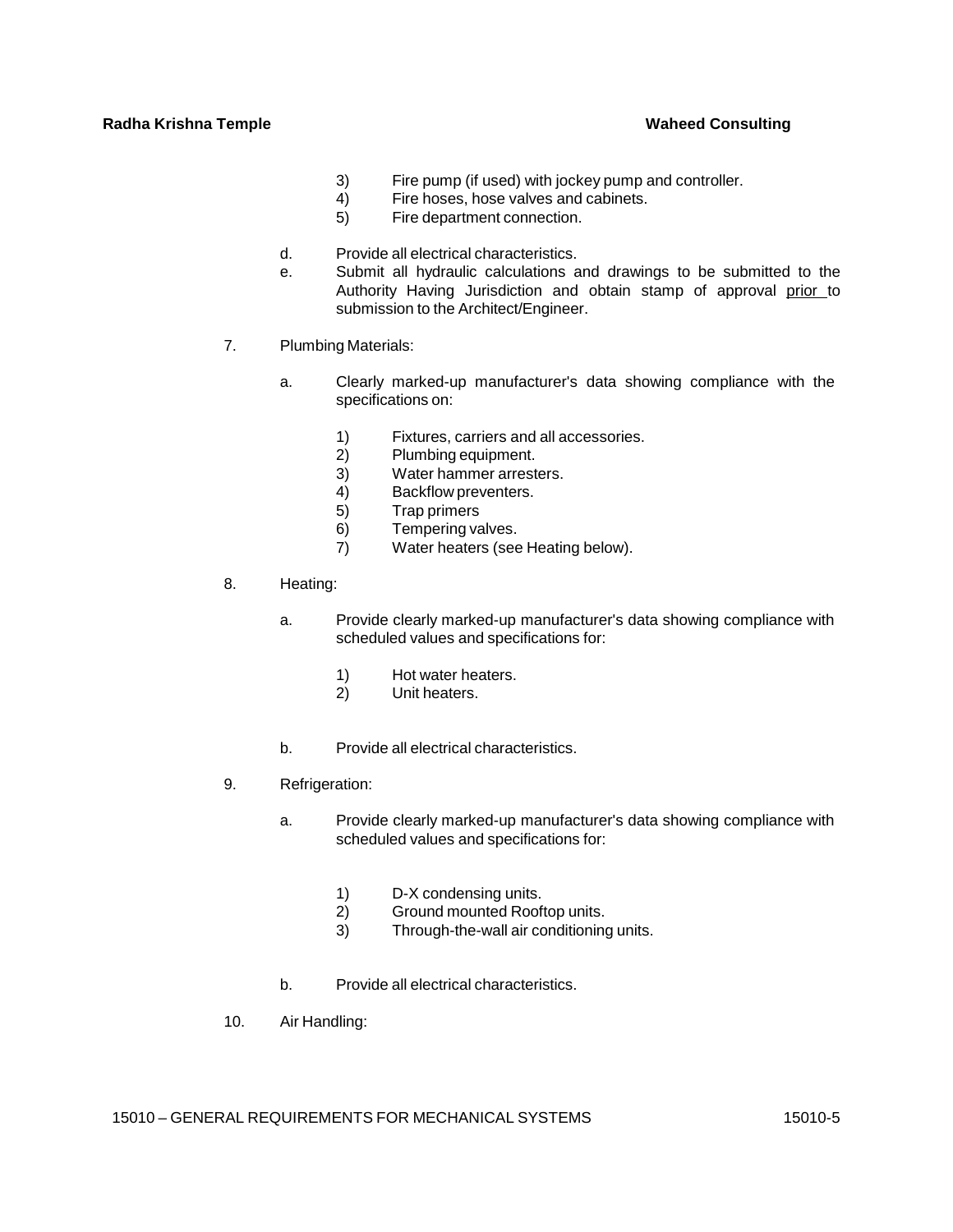- a. Provide clearly marked-up manufacturer's data showing compliance with scheduled values and specifications for:
	- 1) Fan coil units.<br>2) Ventilation fan:
	- Ventilation fans.
	- 3) Filters.
	- 4) Intake/relief hoods.
	- 5) Wall louvers.
- b. Provide all electrical characteristics.
- 11. Air Distribution Materials:
	- a. Provide clearly marked-up manufacturer's data showing compliance with scheduled values and specifications for:
		- 1) Air devices.
		- 2) 1/4" scale ductwork shop drawings for all systems showing equipment locations, detailed data such as bottom of duct elevations, airstream sizes, all duct accessories, and duct construction details showing compliance with SMACNA requirements for the specified duct pressure of each system.
		- 3) Fire dampers, fire and smoke dampers.
		- 4) Air terminals.
- 12. Controls and Instrumentation:
	- a. Provide detailed shop drawings showing all components, wiring, tubing, and accessories.
	- b. Provide comprehensive sequence of operation description of each control system.
	- c. Provide clearly marked-up manufacturer's data showing compliance with the specifications for all products proposed.
	- d. Provide all electrical characteristics of components.
- 13. Testing and Balancing:
	- a. List of instruments to be used with latest date of calibration test for each.
	- b. Brief description of test and balance contractor experience.
- 14. Variable Frequency Drives/Speed Controllers (VFD):
	- a. Provide clearly marked-up manufacturer's data showing compliance with scheduled values and specifications. Provide electrical characteristic.
- 15. Record Documents: Reference the requirements detailed in this section.
- 16. Operation and Maintenance Data: Reference the requirements detailed in this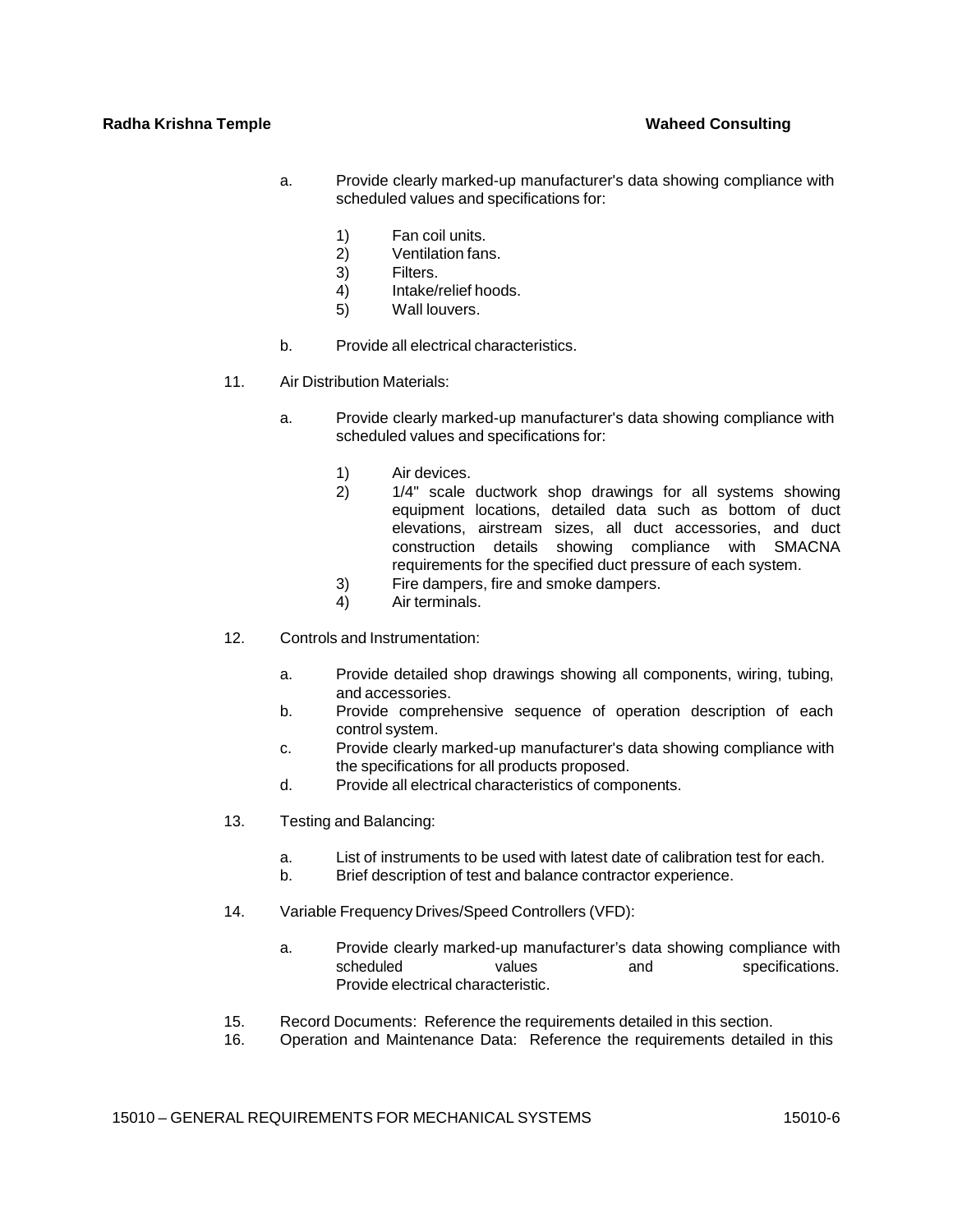section.

D. Resubmittals of rejected submittals shall be limited to one (1) in number. Costs for processing subsequent resubmittals in excess of the first resubmittal, resulting from the Contractor's disregard of Architect/Engineer's primary submittal rejection comments, shall be borne by the Contractor. Costs shall be based on Architect/Engineer's hourly rates as published in their current professional fee schedules and shall also include reimbursable costs for delivery, mailing, and photocopies at direct cost plus ten percent (10%).

### 1.6 SUBSTITUTIONS

- A. The use of manufacturers' names and catalog numbers followed by the phrase "or equal" is generally used to establish a standard of quality and utility for the specified items and to provide a dimensional reference for construction documents that are drawn to scale.
- B. Submittals for "equal" items shall, where applicable, include the following data which are not necessarily required for specified items:
	- 1. Performance characteristics.
	- 2. Materials.
	- 3. Finish.
	- 4. Certification of conformance with specified codes and standards.
	- 5. Manufacturer's specifications and other data needed to prove compliance with the specified requirements. The term "Compliance" is understood to mean that the Contractor certifies that the submitted equipment will meet or exceed the contract document requirements. Items that do not clearly meet this definition should be identified and explained as required in Paragraph 6 below.
	- 6. Identify the difference between the specified item or function and the proposed. Explain with enough detail so that the Architect/ Engineer/Owner can easily determine that the item complies with the functional intent. List any disadvantages or advantages of the proposed item versus the specified item. Submit technical data sheets and/or pictures and diagrams to support and clarify. Include shop drawings for all piping and ductwork equipment per Paragraph 1.5 Submittals. Organize in a clear and concise format.
- C. Submittals of "equal" components or systems may be rejected if:
	- 1. The material or equipment would necessitate the alteration of any portion of the mechanical, electrical, architectural or structural design.
	- 2. Dimensions vary from the specified material or equipment in such a manner that accessibility or clearances are impaired or the work of other trades is adversely affected.
- D. Proposed substitutions for materials or equipment must be submitted ten (10) days prior to final bid date for consideration as approved equals. Otherwise, such substitutions will not be permitted. Proposals for substitutions shall be made only by the prime bidders. Manufacturers, distributors, and sub-contractors shall not make proposals to the Architect for substitutions.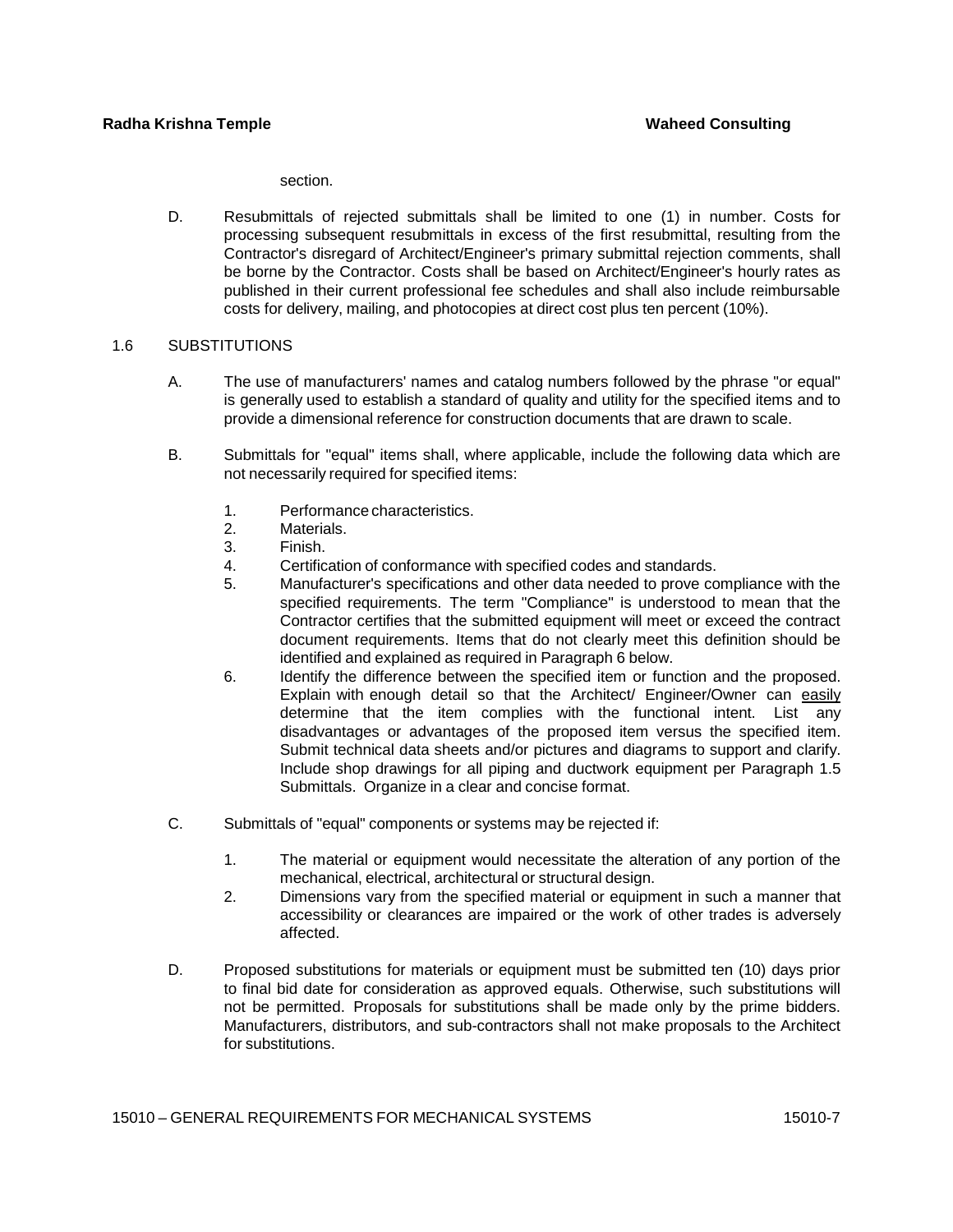- E. No substitution shall be made unless authorized in writing by the Architect. Should a substitution be accepted, and should the substitute material prove defective or otherwise unsatisfactory for the service intended, and within the guarantee period, the Contractor shall replace this material or equipment with material or equipment specified, at his own expense, and to the satisfaction of the Architect.
- F. Contractors submitting bids on substitute materials and equipment must also provide a written performance guarantee certifying that the substitute materials and equipment will produce the specified effects and meet the approval of the Architect.

# 1.7 ORDINANCES, PERMITS, METERS, UTILITIES AND ROYALTIES

- A. Procure all permits and licenses necessary for completion of this project and pay all lawful fees required and necessary pursuant in obtaining said permits and licenses. All required certificates of approvals and inspections by local governing and regulating authorities shall be obtained and paid for by the Contractor.
- B. Pay all fees required for the connection of water, gas and sewer to utility mains, and any meter fees if required.
- C. Pay any royalty payments required or fees for the use of patented equipment or systems. Defend all law suits or claims for infringement of any patent rights and shall hold the Owner and/or Architect/Engineer harmless from loss as a result of said suits or claims.

# 1.8 COMPATIBILITYOF EQUIPMENT:

A. Assume full responsibility for satisfactory operation of all component parts of the mechanical systems to assure compatibility of all equipment and performance of the integrated systems in accordance with the requirements of the specifications. Should the Contractor consider any part of the specifications or drawings as rendering his acceptance of such responsibility impossible, prohibitive, or restrictive, he shall notify the Engineer before submitting his bid, and the bid shall be accompanied by a written statement of any objections or exceptions to the specifications and drawings.

# 1.9 EXISTING UTILITIES AND TEMPORARY SERVICES FOR CONSTRUCTION

- A. Verify the location and capacity of existing utility services pertaining to work of Division 15. Relocate existing utilities unearthed by excavation as directed by the utility service companies affected.
- B. Temporary Services for Construction:
	- 1. Provide temporary services in strict accordance with the provisions of these specifications.
- 1.10 EXCAVATION AND BACKFILLING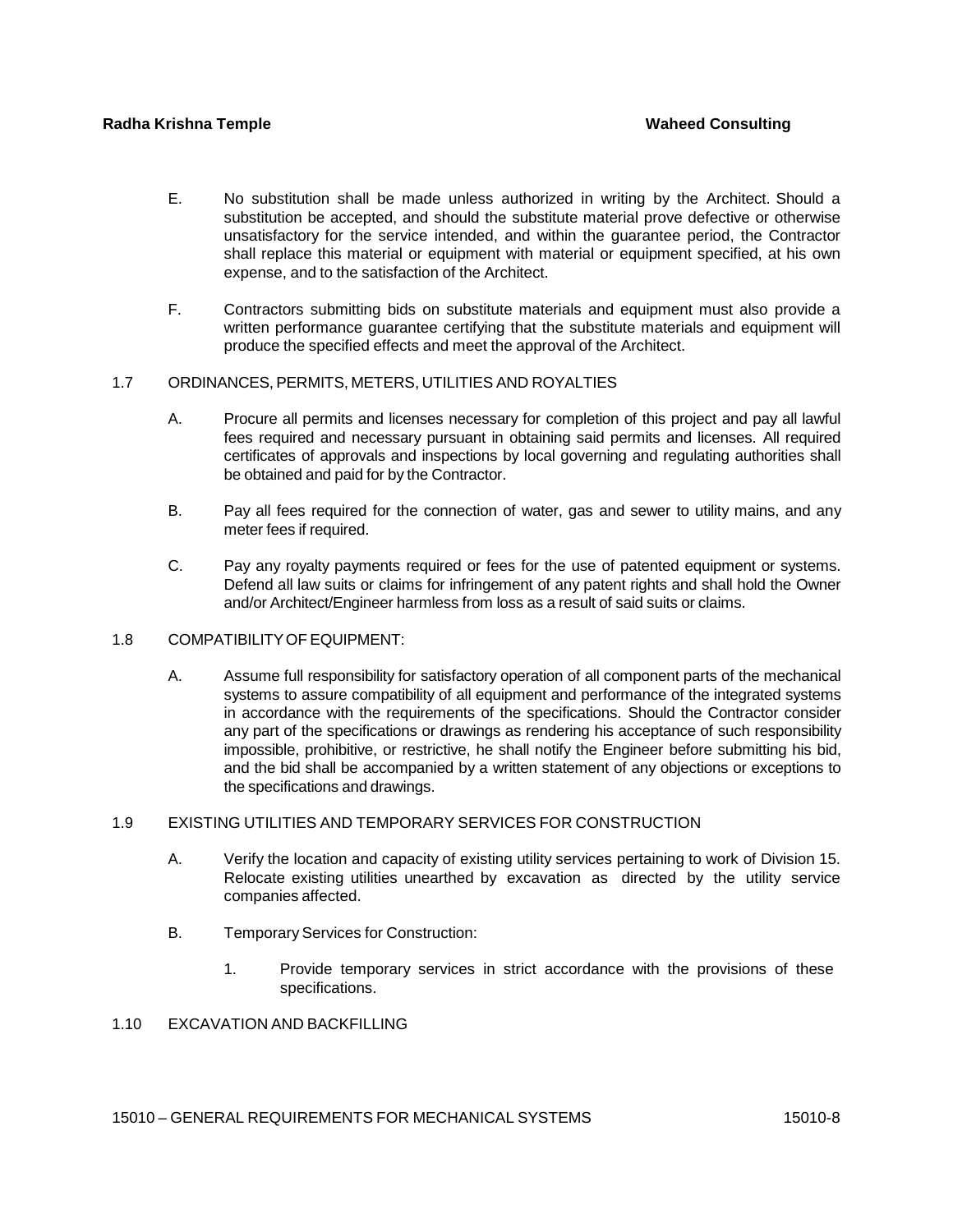- A. Perform all excavation and backfilling necessary for the installation of the work. This shall include shoring and pumping in ditches to keep them in dry condition until the work has been installed. All shoring required to protect the excavation and safeguard employees shall be properly performed.
- B. Perform excavation and backfilling in strict accordance with the provisions of these specifications including trench safety requirements.
- C. All excavations shall be made to the proper depth, with allowances made for floor slabs, forms, beams, etc. Ground under piping shall be well compacted before piping is installed.
- D. Backfilling shall be made with selected soil, free from rocks and debris and shall be pneumatically tamped with 6 inch layers to secure a field density ratio of 95 percent as defined by ASTM Designation D698-57T (Proctor Soil Compaction Test).
- E. Excavated materials not suitable and not used in the backfill shall be removed from the site.
- F. Field check and verify the locations of all underground utilities. Avoid disturbing these as far as possible. In the event existing utilities are damaged, they shall be repaired at no cost to Owner.
- G. In a lime stabilized area, the lime stabilization shall be fully restored after the excavation is complete.
- H. Replace concrete, curbs, paving and other surface improvements cut during excavation to their original condition.

### 1.11 JOBSITE CONDITIONS

A. Examine the areas and conditions under which work of this Section will be performed. Include required work to correct conditions detrimental to the timely and proper completion of all Division 15 Work. Do not proceed until unsatisfactory conditions are corrected.

### 1.12 PREPARATION AND COORDINATION

- A. Perform coordination work in strict accordance with provisions of these specifications and the following:
	- 1. Coordinate as necessary with other trades to assure proper and adequate interface with all work.
	- 2. Where ducts, pipes other mechanical items are shown in conflict with locations of structural members and other equipment, include labor and materials required for extensions, offsets and supports to clear the encroachment.
	- 3. Although such work is not specifically indicated, furnish and install all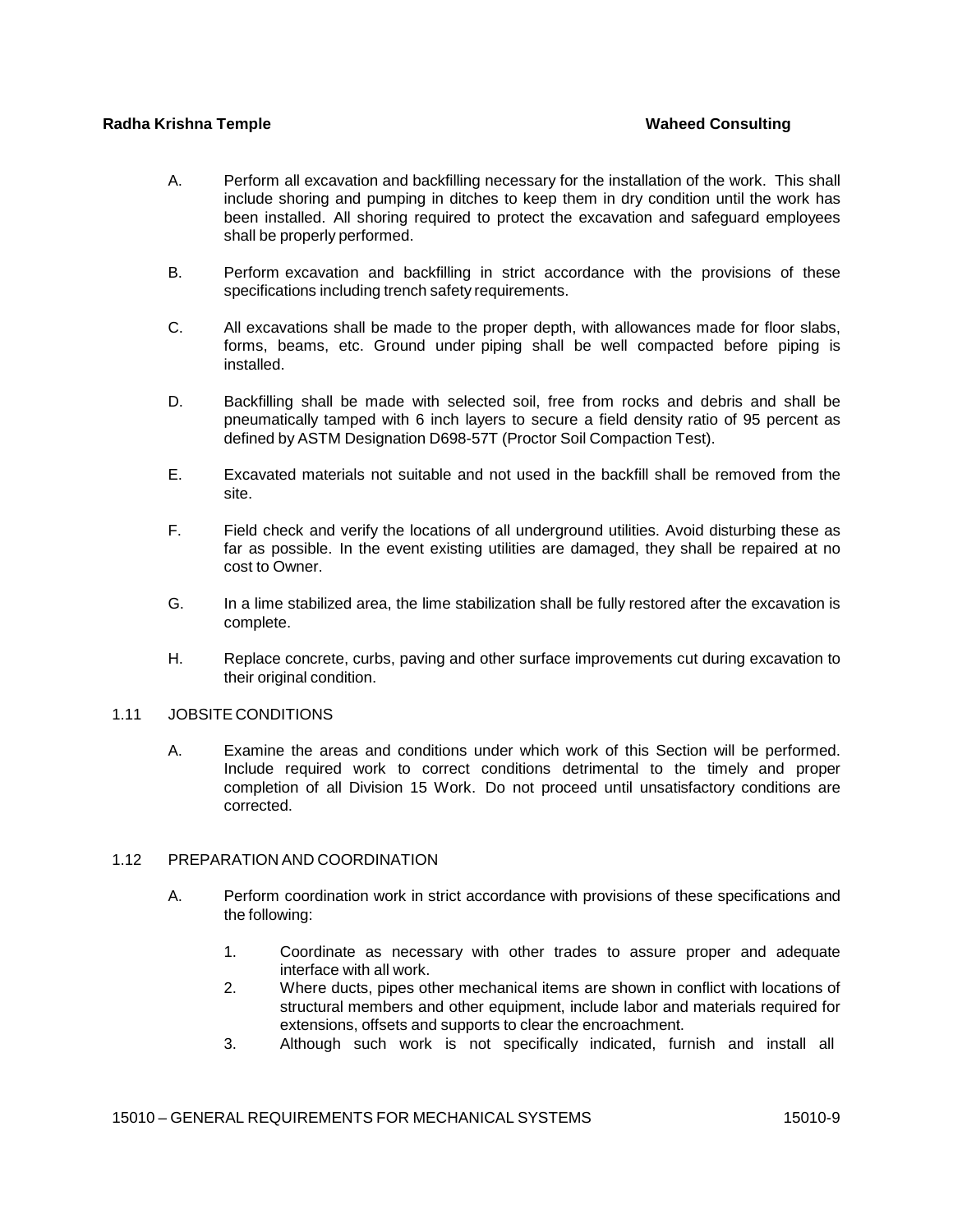supplementary or miscellaneous items, appurtenances and devices incidental to or necessary for a sound, secure and complete installation.

- 4. Coordinate accepted equipment changes from those scheduled or specified with other trades affected. Additional compensation to other trades for equipment changes is the responsibility of the Contractor making the change.
- B. The Mechanical Drawings are diagrammatic, but are required to be followed as closely as actual construction and work of other trades will permit. Duct and piping arrangement have been designed for maximum economy consistent with good practice and other considerations. Install the systems arranged as shown on the drawings, except as otherwise approved in advance by the Architect.
- C. Data indicated on the Drawings and in these Specifications are as exact as could be secured, but their absolute accuracy is not warranted. The exact locations, distances, levels, and other conditions will be governed by actual construction and the Drawings and Specifications should be used only for guidance in such regard.
- D. Where items such as diffusers, thermostats, switches, and control panels are not specifically located on the Drawings, locate as determined in the field by the Architect. Where such items are installed without such specific direction, relocate as directed by the Architect and at no additional cost to the Owner.
- E. Verify all dimensions and distances. No additional compensation will be allowed because of differences between work shown on the Drawings and actual dimensions and distances at the jobsite.

# 1.13 CONSTRUCTIONREQUIREMENTS

- A. The drawings show the arrangements of work. Should project conditions necessitate rearrangement, or if the materials or equipment can be installed to a better advantage in a different manner, the Contractor shall, before proceeding with the work, prepare and submit five copies of Drawings of the proposed arrangement for the Architect's review. Allow a minimum of ten (10) working days for review.
- B. Should the Contractor propose to install equipment requiring space conditions other than those shown, or rearrange the equipment, he shall assume responsibility for the rearrangement of the space and shall have the Architect review the change before proceeding with the work. The request for such changes shall be accompanied by shop drawings of the space in question. Identify monetary credits proposed or other benefits of the change. Allow a minimum of ten (10) working days for review.
- C. The Contractor shall be responsible for the proper location and size of all slots, holes or openings in the building structure pertaining to his work and for the correct location of pipe sleeves.

# 1.14 CUTTING AND PATCHING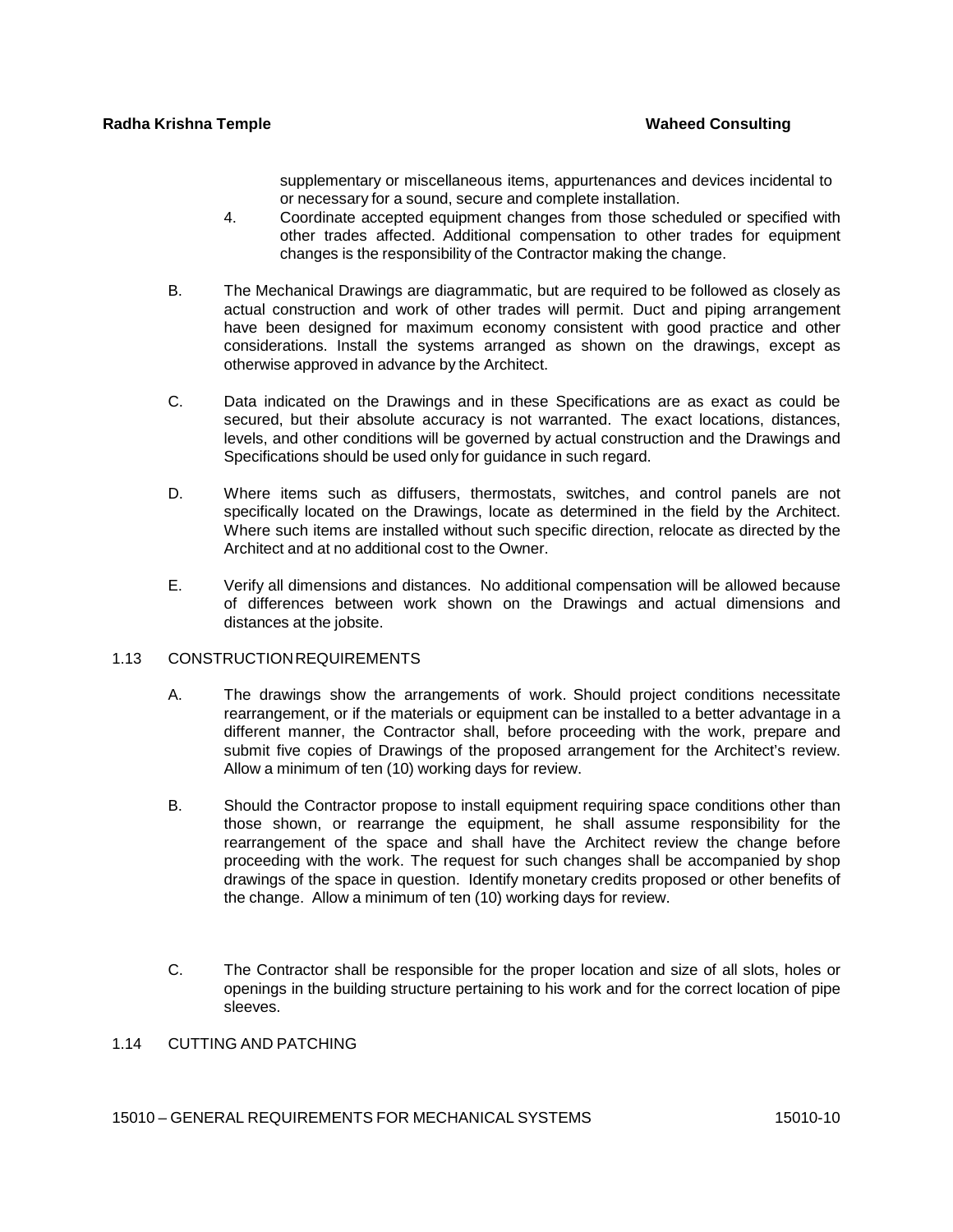- A. Perform cutting and patching associated with the work in strict accordance with the provisions of Division 1 of these Specifications and the following:
	- 1. Coordinate work to minimize cutting and patching work.
	- 2. Request for Architect's consent:
		- a. Prior to cutting or coring of the building structure, submit a written request to the Architect for permission to proceed with cutting. Include x-rays of any floor area where cutting or coring is proposed.
		- b. Contractor is cautioned that concrete floor contain steel tendons which can not be cut or damaged.
	- 3. Perform Architect-approved cutting and demolition by methods which will prevent damage to other portions of the work and provide proper surfaces to receive installation of new work and/or repair.
	- 4. Perform fitting and adjusting of products to provide finished installation complying with the specified tolerances and finishes.
	- 5. Provide all core drilling of holes. Where sleeves and/or blockouts are required, they shall be cut or provided at locations required. On completion of this work or as work progresses, make all repairs and do all patching required as a result of work under this Contract. All patching shall be performed in a manner that will restore the surrounding work to its original condition to the satisfaction of the Architect.
	- 6. Assume responsibility for the proper size of all sleeves and/or blockouts in the building structure pertaining to the work and for providing the correct location of pipe sleeves and/or blockouts.
	- 7. Where openings are cut through masonry walls, provide lintels or structural supports to protect the remaining masonry. Adequate support shall be provided during the cutting operation to prevent any damage to the affected masonry.

# 1.15 PROJECT RECORD DOCUMENTS

- A. Provide the record documents associated with the work of Division 15 in strict accordance with the provisions of these specifications.
- B. Throughout progress of the Division 15 Work, maintain an accurate record of changes in the Contract Documents that apply to work of Division 15. Changes shall include all addendums issued during bidding. Maintain an accurate record of the location of mechanical service lines and outlets and all outside utilities.
- C. Delegate the responsibility for maintenance of Record Documents to one person on the Contractor's staff.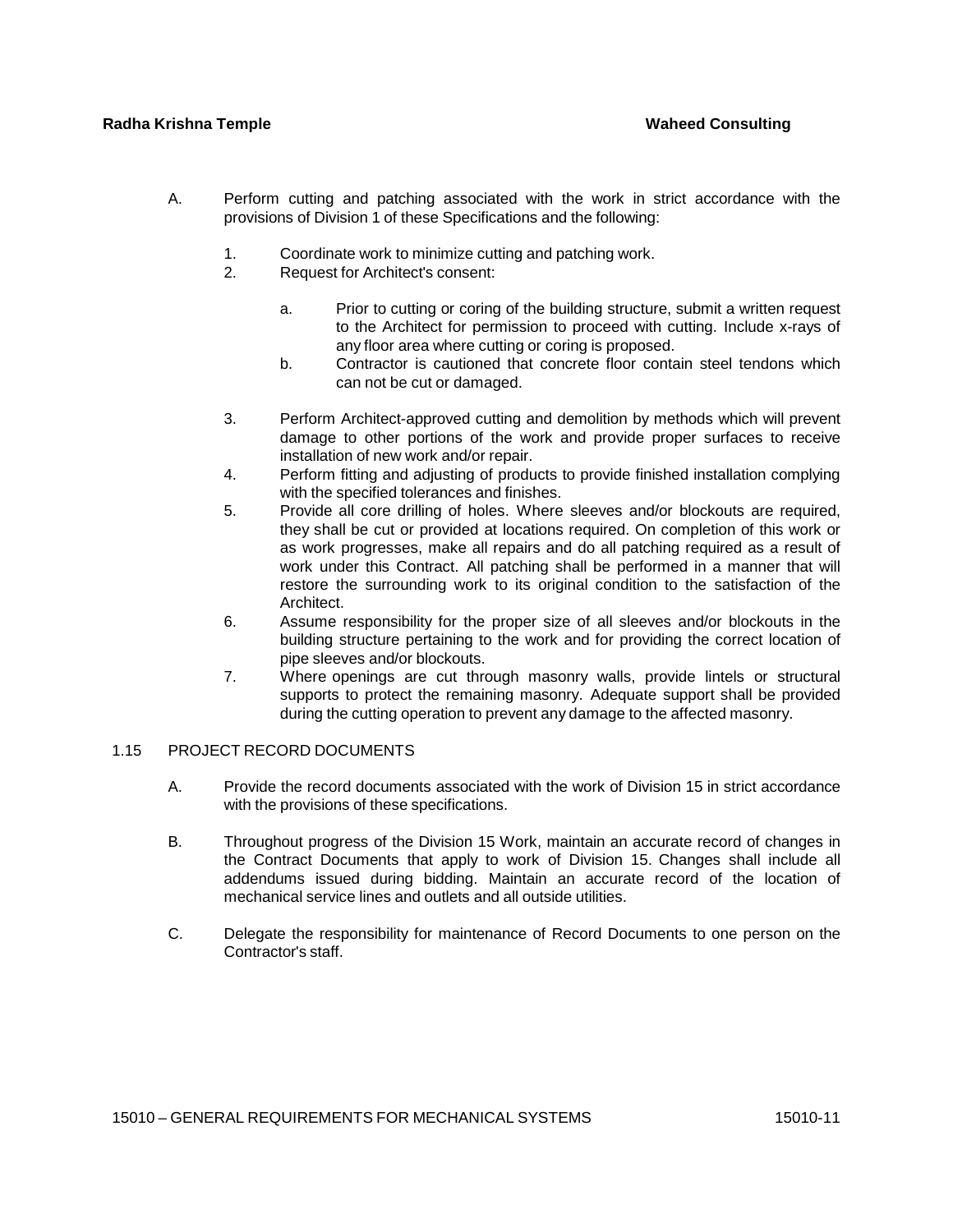- D. Accuracy of Records:
	- 1. Thoroughly coordinate changes within the Record Documents, making adequate and proper entries on each page of Specifications and each sheet of drawings and other documents where such entry is required to show the change properly. Match the symbology and format of the base documents.
	- 2. Accuracy of records shall be such that a future verification of items shown in the Contract Documents may rely reasonably on information obtained from the approved Project Record Documents.
- E. Maintain the job set of Record Documents completely protected from deterioration and from loss and damage until completion of the work and transfer of all recorded data to the final Project Record Documents.
- F. Making Entries on Drawings:
	- 1. Using an erasable colored pencil (not ink or indelible pencil), clearly describe the change by graphic line and note as required.
	- 2. Date all entries.
	- 3. Call attention to the entry by a "cloud" drawn around the area or areas affected.
	- 4. In the event of overlapping changes, use different colors for the overlapping changes.
	- 5. Make entries within 24 hours after receipt of information that the change has occurred.
	- 6. Maintain the base drawing format and use the same symbology.
	- 7. Convert field mark-ups to finished CADD record drawings when required in this section.
- G. Conversion of Schematic Layouts:
	- 1. In some cases on the drawings, arrangements of ductwork and piping and similar items are shown schematically and are not intended to portray precise physical layout. Determine final physical arrangement subject to the Architect's approval. However, design of future modifications of the facility may require accurate information as to the final physical layout of items which are shown only schematically on the drawings.
	- 2. Show on the job set of record drawings, by dimension accurate to within one inch, the centerline of each run of items such as all sleeves and piping, etc., below grade, in walls, or in the concrete slab. A surface mounted device indicates the exact location:
		- a. Clearly identify the item by accurate note such as "Sanitary Sewer " and the like.
		- b. Show, by symbol or note, the vertical location of the item "under slab," "in ceiling plenum," "exposed," and the like.
		- c. Make all identification sufficiently descriptive that it may be related reliably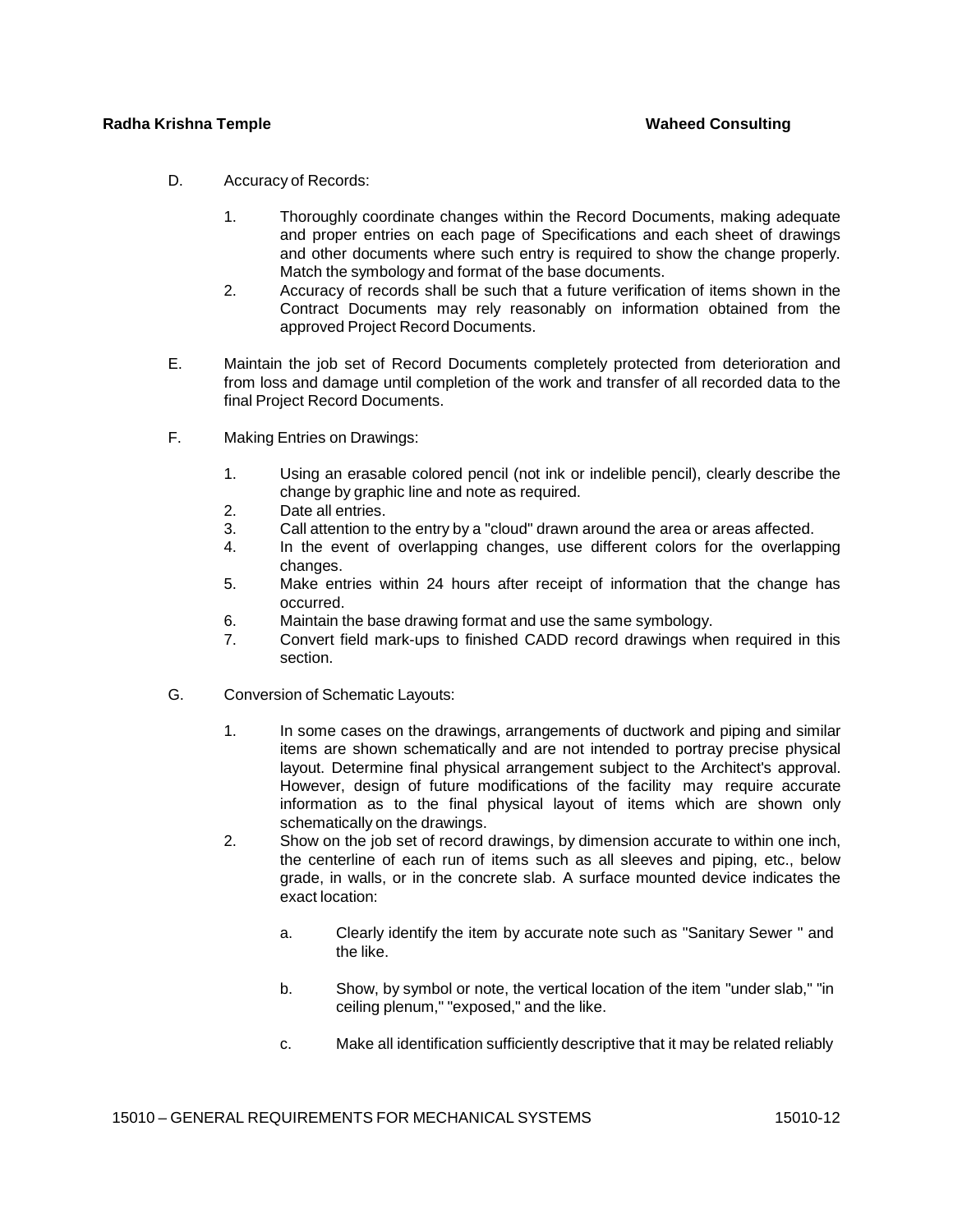to the specifications.

- H. Final Project Record Documents:
	- 1. The purpose of the final Project Record Documents is to provide factual information regarding all aspects of the Work, both concealed and visible, to enable future modification of the Work to proceed without lengthy and expensive site measurement, investigation, and examination.
	- 2. Provide CADD Electronic files in .DWG format. Upon written request by the Contractor, the Engineer will provide AutoCADD electronic files of the base contract drawings in .DWG format at no cost to the Contractor. Engineer will also provide a list of drawing layers and names that shall be maintained in the record set prepared by the Contractor

# 1.16 OPERATION AND MAINTENANCE DATA

- A. Submit two copies of a preliminary draft of the proposed manual or manuals to the Architect for review and comments. Allow a minimum of ten (10) working days for review.
- B. Submit specified number copies of the approved manual to the Architect prior to indoctrination of operation and maintenance personnel.
- C. Prepare in accordance with the following:

# Format:

|               | Size: 8 <sup>1</sup> / <sub>2</sub> " x 11"                                                                                                                                                              |
|---------------|----------------------------------------------------------------------------------------------------------------------------------------------------------------------------------------------------------|
| Paper:        | White bond, at least 20 lb. weight                                                                                                                                                                       |
| Text:         | Neatly written or printed                                                                                                                                                                                |
| Drawings:     | 11" in height preferable; bind in with text; foldout acceptable;<br>larger drawings acceptable but fold to fit within the Manual and<br>provide a drawing pocket inside rear cover or bind in with text. |
| Flysheets:    | Separate each section of the Manual with neatly prepared<br>flysheets briefly describing contents of the ensuing section;<br>flysheets may be in color.                                                  |
| Binding:      | Use heavy-duty plastic or fiber-board covers with binding<br>mechanism concealed inside the manual; 3-ring binders will be<br>acceptable; all binding is subject to the Architect's approval.            |
| Measurements: | Provide all measurements in U.S. standard units such as feet-<br>and-inches, lbs, and cfm. Where items may be expected to<br>be measured within ten years in accordance with metric                      |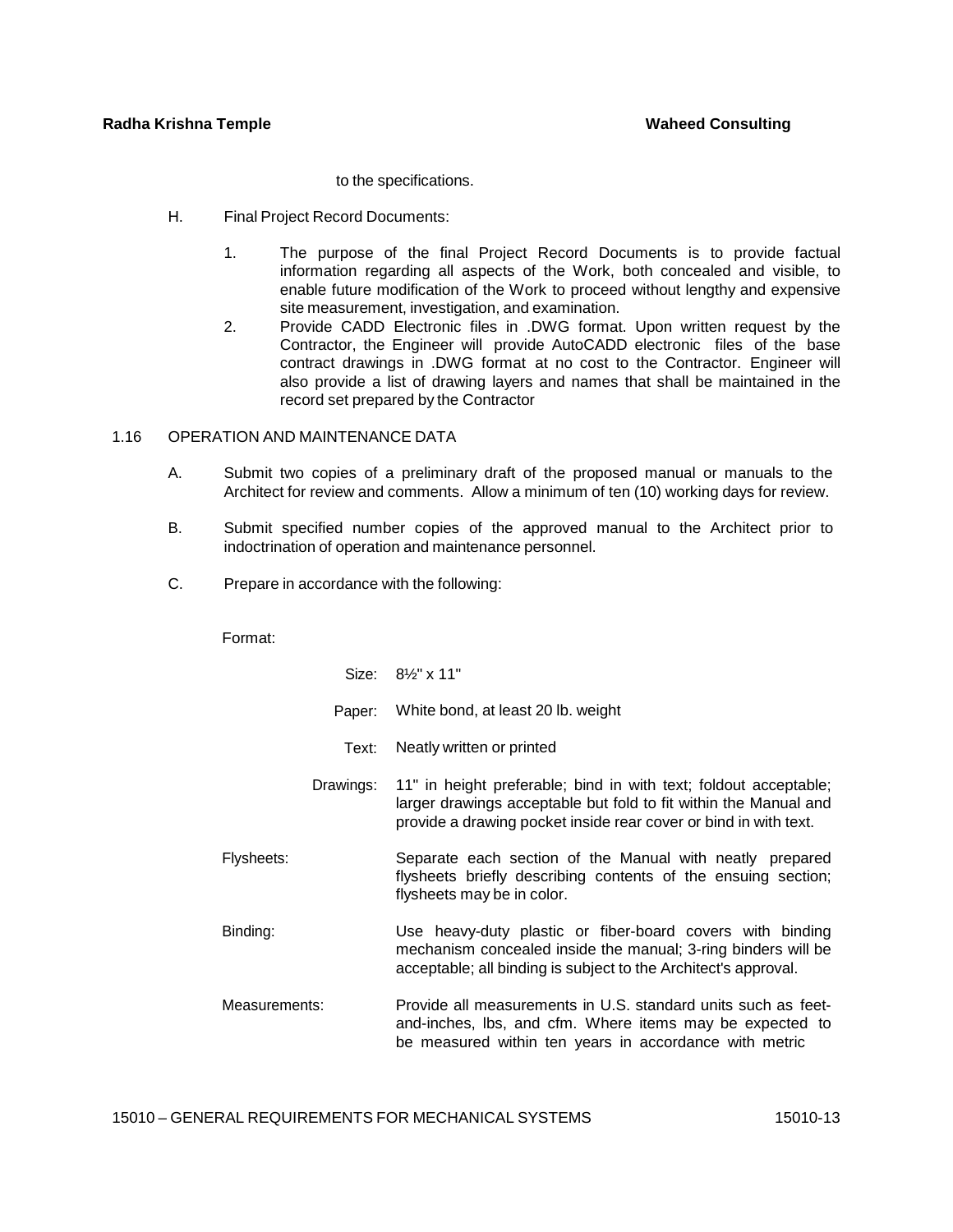formulae, provide additional measurements in the "International System of Units" (SI).

D. Provide front and back covers for each manual, using durable material approved by the Architect, and clearly identified on or through the cover with at least the following information:

OPERATING AND MAINTENANCE INSTRUCTIONS

Name and Address of Work

Name of Contractor

General subject of this manual

Space for approval signature of the engineer and approval date

- E. Contents: Include at least the following:
	- 1. Neatly typewritten index near the front of the manual, giving immediate information as to location within the manual of all emergency information regarding the installation.
	- 2. Complete instructions regarding operation and maintenance of all equipment provided including lubrication, disassembly, and reassembly.
	- 3. Complete nomenclature of all parts of all equipment.
	- 4. Complete nomenclature and part number of all replaceable parts, name and address of nearest vendor, and all other data pertinent to procurement procedures.
	- 5. Copy of all guarantees and warranties issued.
	- 6. Manufacturer's bulletins, drawings, and descriptive data, clearly indicating the precise items included in this installation and deleting, or otherwise clearly indicating, all manufacturers' data with which this installation is not concerned.
	- 7. Such other data as required in other sections of these specifications.

# 1.17 EQUIPMENT FOUNDATIONS

- A. Provide equipment foundations associated with the work in accordance with the provisions of these specifications.
- B. Provide concrete bases for all pad or floor mounted equipment. Bases shall be four inches (4") high above finished floors or grades (unless otherwise noted) and shall protrude two inches (2") beyond all sides of equipment and shall have exposed chamfered edges. Construct bases from ready-mixed hardrock concrete, ASTM C94, reinforced with #3 rebars, ASTM A615, Grade 40, at 18" on center each way.
- C. Field verify exact location of outdoor pad mounted equipment with the Architect. Supply necessary fill and grade site to provide natural drainage away from equipment.